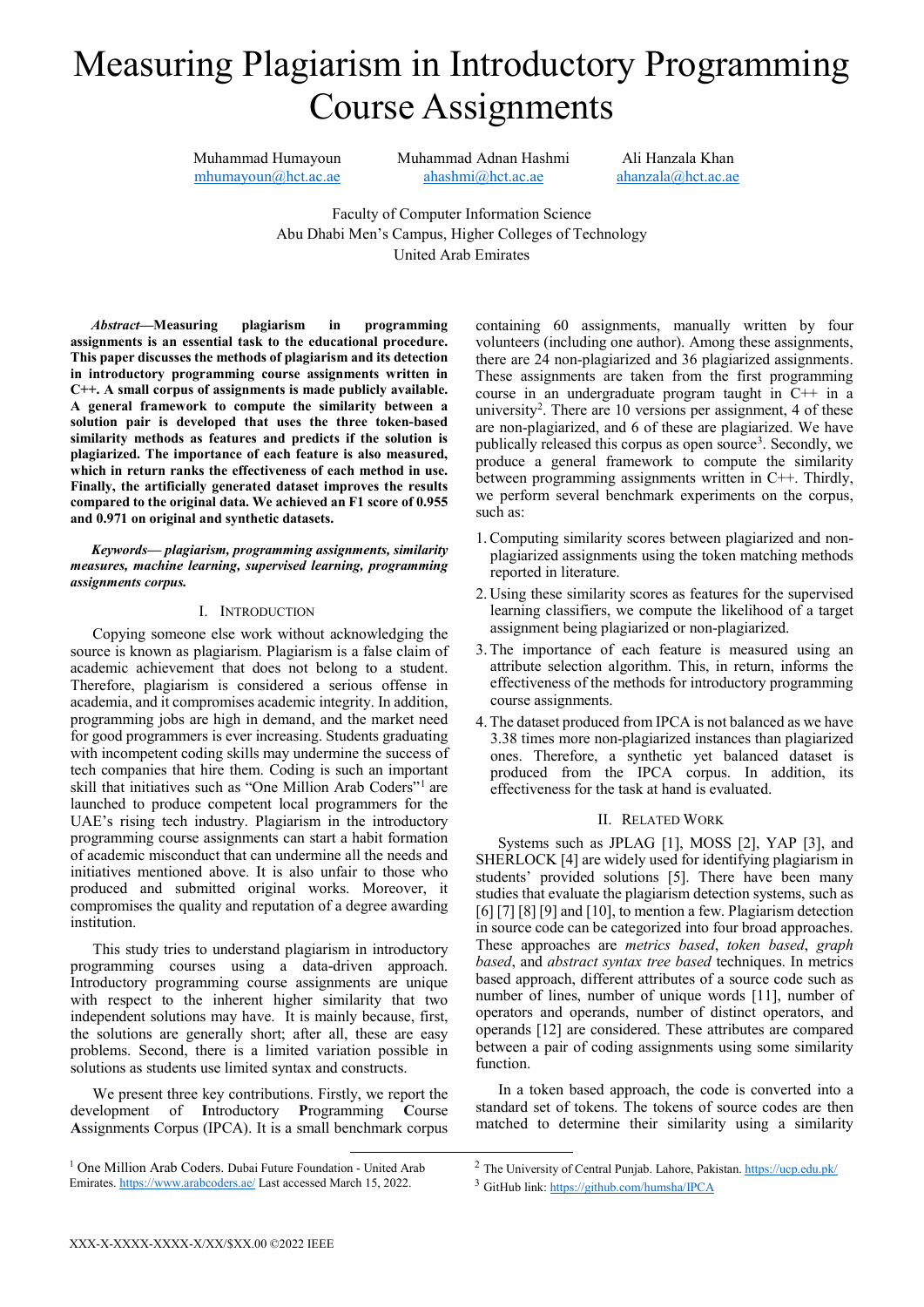function [13]. The Token based approach is adapted by the tools Yap3, Sherlock, and JPlag [13]. However, MOSS adapts a little different technique named Winnowing [14] in which fingerprints of a solution is generated. According to [15], token matching approach is adapted widely due to its simplicity, efficiency, and accuracy.

In Abstract Syntax Tree (AST) based approach, the source codes are first converted in their respective ASTs. Then the algorithm searches for sub-tree similarities between them. The work of [16] [17] [18] are some examples. In the graph based approach, the source code is first converted into a Program Dependency Graph (PDG). The subsets of PDGs of source files are then compared to find similarities [19].

Similar to our work, some studies use machine learning approach to decide whether two solutions are plagiarized or not. For instance, the work [20] utilizes a neural network technique to detect plagiarism and also rank various features for detecting plagiarism. In work [21], several machine learning methods are utilized with a number of feature pairs. The study [22] deals with plagiarism detection in assignments written in C. Machine learning and deep learning methods are investigated. Our work is unique because we focus on programming assignments written for the introductory course. We also convert the source solutions to ASTs, generalizing well, resulting in better similarity.

# *A. Similarity functions*

The most common similarity function in the token based approach is Greedy String Tiling [23]. In text plagiarism the most common similarity functions can be the Ngram overlap approach [24] [25] [26] [27] and Longest Common Subsequence (LCS) [25] [28]. In this study, we use these three similarity functions. Ngram and LCS are investigated because these are perhaps the simplest yet effective approaches to the problem. Since we convert the source solutions to ASTs (a better generalization), we think that these similarity functions can get better similarity scores.

## *1) Ngram Overlap*

A simple approach to compute similarity between two coding solutions is to measure the number of shared token ngrams. Each coding solution is treated as a set of overlapping n-token sequences and computes a similarity score from this. We particularly compute unigram, bigram and, trigram (ngram where n=1, 2, and, 3 respectively) scores between two coding solutions.

## *2) Longest Common Subsequence*

A longest common subsequence (LCS) is a common subsequence of maximal length. The similarity between a pair of solutions is calculated as the number of LCS in a pair divided by the total tokens in the source solution.

#### *3) Greedy String Tiling*

Greedy String Tiling (GST) computes the similarity between two sequences and have been used in software code, free text or biological subsequences [23]. In contrast to other methods, GST can deal with the transposition of tokens [29].

## III. BENCHMARK CORPUS

We have collected six programming assignments generally given to students in the introductory programming course. The assignments are written in C++. These assignments are the following:

- 1. Swapping the first and the last element of an array
- 2. Computing Factorial of a number taken as input
- 3. Checking if a number taken as input is prime or not
- 4. Reverse a number taken as input
- 5. Addition of two numbers using function taken as input
- 6. Printing even or odd numbers from 1 to 50 based on a switchboard

For each assignment, there are four non-plagiarized solutions written by four volunteers. Then, the last two versions are plagiarized. The volunteers are asked to plagiarize these assignment copies as follows:

- 1. Plagiarizing a copy by adding comments
- 2. Plagiarizing a copy by change of variable names
- 3. Plagiarizing a copy by change of loops type, for instance, *for* loop to *while* loop and vice versa.

According to [30], there can be six levels of plagiarism found in programing assignments<sup>[4](#page-1-0)</sup>. We have picked level one, three, and five for our plagiarized versions as these levels seem to be more appropriate for the first programming course.

The volunteers were the students of the computer science undergraduate program studying in the last semester. The corpus generation task was conducted in one session (2 hours work) with three volunteer students and one author. Sample 3 from Assignment 1 and its two plagiarized versions are shown in Figure 1.

## IV. FRAMEWORK FOR PLAGIARISM DETECTION

In order to recognize valid  $C++$  tokens such as numbers, strings, arrays, functions, operators, proper tokenization needs to be applied. However, this tokenization cannot be simply performed on whitespaces. A lexer program is needed that recognizes the syntax and keywords associated with the programming language.

The BNFC<sup>[5](#page-1-0)</sup> convertor tool [31] takes a Labelled BNF (Backus Normal Form) grammar<sup> $6$ </sup> [32] as input and generates a compiler front, which is capable of producing abstract syntax trees. Abstract syntax trees abstract away from whitespaces, additional lines, and coding comments. Compiler frontends generated by BNFC tool have been used not only for programming languages but also for other formalisms such as the language of mathematics and the first order logic [33] [34] [35] [36].

We develop a Labelled BNF grammar for C++ and used the BNFC convertor tool to generate a compiler front end. As a first step, the solution of a coding assignment is converted into its abstract syntax tree. The abstract syntax tree and the linearized tree of code segment containing *for* loop as an example are shown in Figure 1. Since the coding comments are automatically removed from the abstract syntax tree, a plagiarized copy (produced by adding comments only) has a

<span id="page-1-1"></span><span id="page-1-0"></span> <sup>4</sup> Level 0: An Exact copy of original source code; Level 1: Modification of comments; Level 2: Modification of variable names; Level 3: Changing scope of variables; Level 4: Transformation of several segments into procedures; Level 5: Change of the structure i.e. from for loop to while; Level 6: Change the logic.

<sup>5</sup> <https://bnfc.digitalgrammars.com/>

<sup>6</sup> <http://bnfc.digitalgrammars.com/LBNF-report.pdf>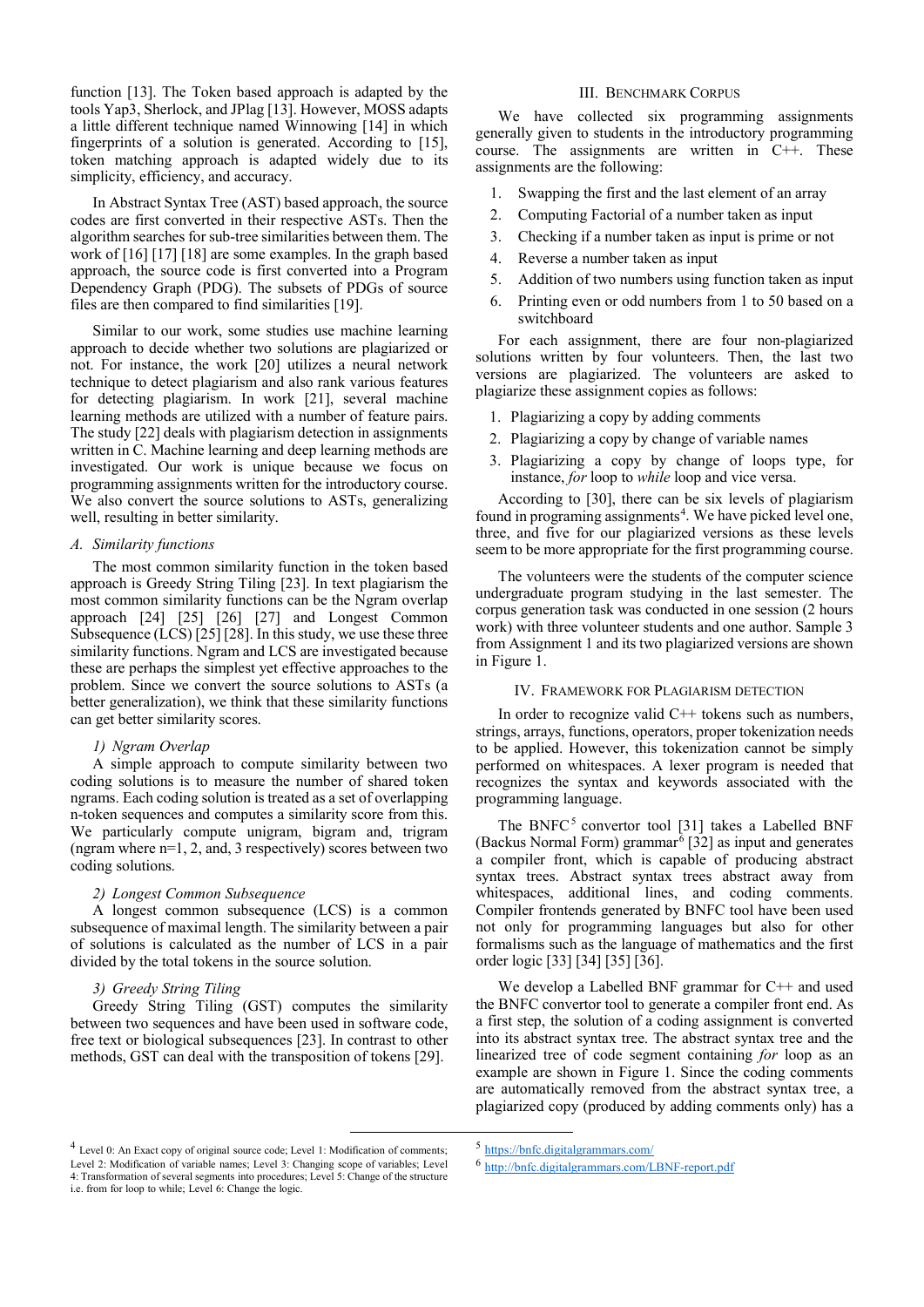Figure 1. The Sample 3 from Assignment 1 and its two plagiarized versions (Swapping the first and the last element of an array)

| Solution3.cpp<br><b>Non Plagiarized</b>                                                                                                                                                                                                                                                                                                                                                                                                                                                                                                                                                                                                                                                                               | Solution3.cpp<br>Plagiarized change in Loop type                                                                                                                                                                                                                                                                                                                                                                                                                                                                                                                                                                                                                                                                                                                                                                         | Solution3.cpp<br>Plagiarized change in variable names                                                                                                                                                                                                                                                                                                                                                                                                                                                                                                                                                                                                                                                   |
|-----------------------------------------------------------------------------------------------------------------------------------------------------------------------------------------------------------------------------------------------------------------------------------------------------------------------------------------------------------------------------------------------------------------------------------------------------------------------------------------------------------------------------------------------------------------------------------------------------------------------------------------------------------------------------------------------------------------------|--------------------------------------------------------------------------------------------------------------------------------------------------------------------------------------------------------------------------------------------------------------------------------------------------------------------------------------------------------------------------------------------------------------------------------------------------------------------------------------------------------------------------------------------------------------------------------------------------------------------------------------------------------------------------------------------------------------------------------------------------------------------------------------------------------------------------|---------------------------------------------------------------------------------------------------------------------------------------------------------------------------------------------------------------------------------------------------------------------------------------------------------------------------------------------------------------------------------------------------------------------------------------------------------------------------------------------------------------------------------------------------------------------------------------------------------------------------------------------------------------------------------------------------------|
| $\#$ include <iostream.h><br/>#include<math>\le</math>conio.h&gt;<br/>int main()<math>\{</math><br/>int Arr<math>[100]</math>, n, temp;<br/>cout&lt;&lt;"Enter # of elements you want<br/>to insert";<br/><math>\text{cin} \geq \geq \text{n}:</math><br/>for(int <math>i=0; i \leq n; i=i+1</math>)<br/>cout&lt;&lt;"Enter element "&lt;<i+1<<":";<br><math>\text{cin} \geq \text{Arr}[i];</math><br/><math>temp = Arr[0];</math><br/><math>Arr[0]=Arr[n-1];</math><br/><math>Arr[n-1] = temp;</math><br/>cout&lt;&lt;"\nArray after<br/>swapping"&lt;<endl;<br>for<math>(i=0; i \le n; i=i+1)</math><br/>cout &lt;&lt; Arr[i] &lt;&lt; " ";<br/>return <math>0</math>;<br/>₹</endl;<br></i+1<<":";<br></iostream.h> | $\#$ include <iostream.h><br/><math>\#</math>include <math>\le</math>conio.h <math>&gt;</math><br/>int main()<math>\{</math><br/>int Arr<math>[100]</math>, n, temp;<br/>cout&lt;&lt;"Enter # of elements you want to<br/>insert":<br/><math>\text{cin} \geq \text{m}</math><br/>int <math>i=0</math>:<br/>while<math>(i\leq n)</math><br/>cout&lt;&lt;"Enter element"&lt;<i+1<<":";<br><math>\text{cin} \geq \text{Arr}[i];</math><br/><math>i=i+1</math>;<br/><math>temp = Arr[0];</math><br/><math>Arr[0]=Arr[n-1];</math><br/><math>Arr[n-1] = temp;</math><br/>cout&lt;&lt;"\nArray after swapping"&lt;<endl;<br>int <math>j=0</math>;<br/>while(<math>i\leq n</math>) {<br/>cout<math>\le</math>Arr[j]<math>\le</math>";<br/><math>j=j+1;</math><br/>return <math>0</math>;</endl;<br></i+1<<":";<br></iostream.h> | $\#$ include <iostream.h><br/><math>\#</math>include<math>\le</math>conio.h&gt;<br/>int main()<math>\{</math><br/>int array1[100],num,temp;<br/>cout&lt;&lt;"Enter # of elements you<br/>want to insert";<br/><math>cin</math> <math>&gt;</math><math>num</math>:<br/>for(int <math>i=0; i \leq num; i=i+1</math>)<br/>cout&lt;&lt;"Enter element "&lt;<i+1<<":";<br><math>\text{cin} \geq \text{array1[i]}</math><br/><math>temp = array1[0];</math><br/><math>array1[0] = array1[num-1];</math><br/><math>array1</math>[num-1]=temp;<br/>cout&lt;&lt;"\array1 after<br/>swapping"&lt;<endl;<br><math>for(i=0;i\le num;i=i+1)</math><br/>return <math>0</math>;</endl;<br></i+1<<":";<br></iostream.h> |
|                                                                                                                                                                                                                                                                                                                                                                                                                                                                                                                                                                                                                                                                                                                       |                                                                                                                                                                                                                                                                                                                                                                                                                                                                                                                                                                                                                                                                                                                                                                                                                          |                                                                                                                                                                                                                                                                                                                                                                                                                                                                                                                                                                                                                                                                                                         |

**Code segment containing for loop from Solution3.cpp:**

```
for(i=0:i<n:i=i+1)cout << Arr [i]<< " ";
```
#### **[Abstract Syntax Tree]**

(IterS [(Sfor (Sexpr [(Eassign (Evar "i") [Assign] (Econst [(Eint 0)]))]) (Sexpr [(Elessthen (Evar "i") (Evar "n"))] ) [(Eassign (Evar "i") [Assign] (Eplus (Evar "i") (Econst [(Eint 1)])))] [(ExprS [(Sexpr [(Eleft (Eleft (Oper "cout") (Earray (Evar "Arr") (Evar "i") )) (Estring " "))] )])])])

## **[Linearized Tree]**

for  $(i = 0;$  i < n;  $i = i + 1$ cout << Arr [i]<< " ";

similarity score of 100%. Second, similarity scores of two assignment pairs (on the corresponding abstract syntax trees) are computed. The algorithms we use are Ngram overlap approach (with n=1, 2, 3), Longest Common Subsequence, and Greedy String Tiling (with n=2, 3).

## *A. Similarity scores for assignments*

#### *1) Similarity in Non-Plagiarized assignments*

Table I discusses the similarity results in non-plagiarized assignments. It is worth noting that, overall, the similarity scores for introductory programming course assignments are generally higher. The highest scores (i.e., 88.4) are found in assignment 6, whereas the lowest scores (i.e., 71.8) are in assignment 5.

#### *2) Similarity in All assignments*

Table II showcases the similarity results in all assignments. It is worth noting that comments from a solution are completely removed when parsed by the lexer. Therefore, a plagiarized copy produced by adding comments only, have a similarity score of 100% with the corresponding nonplagiarized solution. Because of that, we omit all the instances of plagiarized copies made by adding comments. Another point worth noting is that the plagiarized solutions by change of variables or loop have the highest similarity scores with the corresponding non-plagiarized solutions. Results for assignment 1 in Table II have the minimum similarity score of 55.9.

For assignment 2, the minimum similarity score is 55.2 between two non-plagiarized solutions written independently. For the remaining assignments, we only show the top results. It can be observed that the similarity scores between different similarity measures tend to vary from each other. For instance, consider the similarity score between the solutions *A1-NP-Sol-1* and *A1-P-Sol-4-variables* in Table II (SN:1, the highest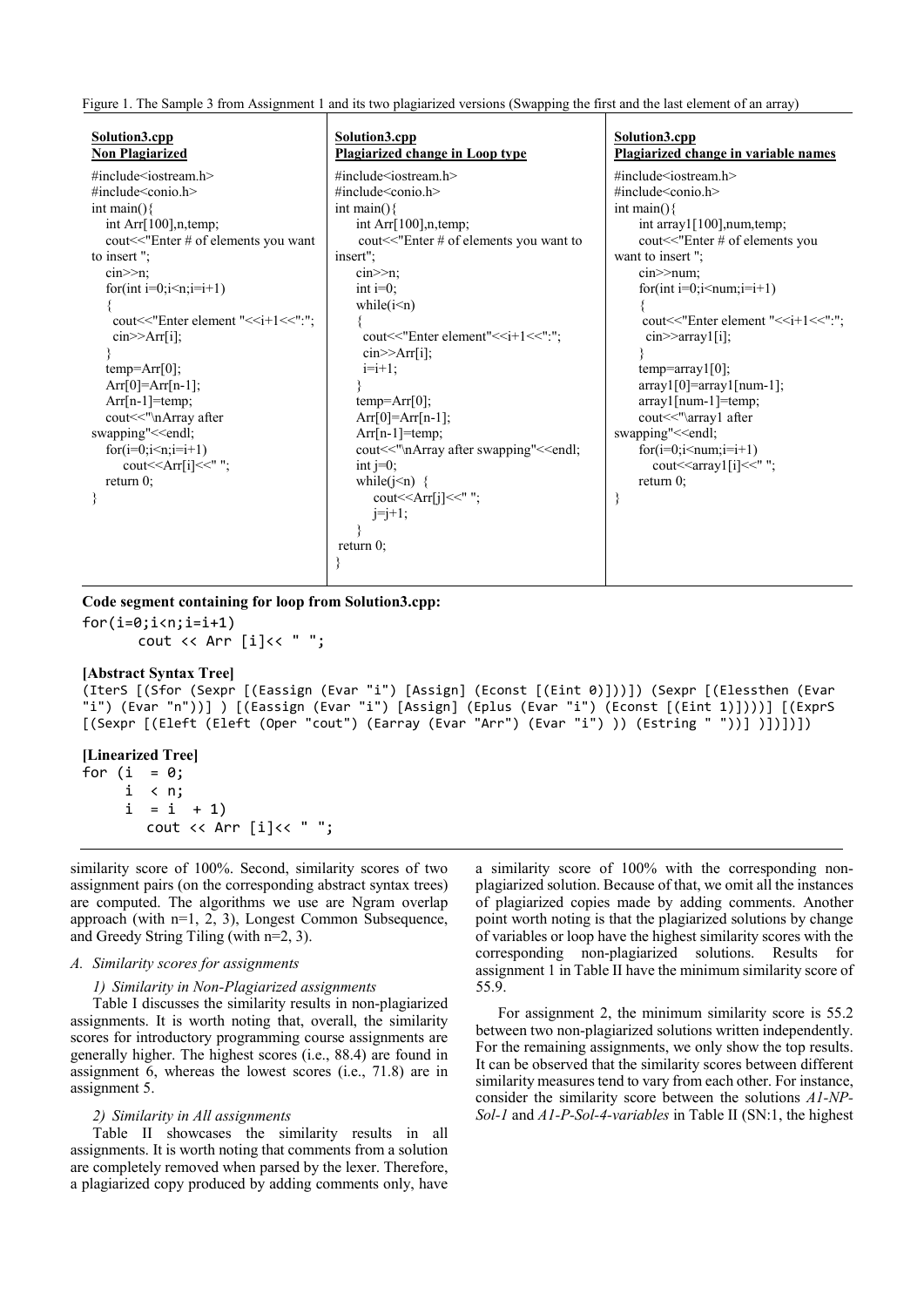TABLE I. Similarity in Non-Plagiarized assignments. NP: non-plagiarized; P: plagiarized; LCS: Longest Common Subsequence; N1, N2, N3: Ngram overlap n=1,2,3; GST1, GST2, GST3: Greedy String Tiling n=1,2,3 respectively. Results are sorted on AVG from highest to lowest.

|                |               | Assignment 1: Swapping the first and the last element of an array. |      |      |      |                |                  |                  |      |      |             |
|----------------|---------------|--------------------------------------------------------------------|------|------|------|----------------|------------------|------------------|------|------|-------------|
| <b>SN</b>      | Solution i    | <b>Solution</b> i                                                  | LCS  | N1   | N2   | N <sub>3</sub> | GST <sub>1</sub> | GST <sub>2</sub> | GST3 | AVG  | <b>STDV</b> |
|                | $AI-NP-Sol-1$ | $A1-NP-Sol-4$                                                      | 79   | 81.5 | 76   | 65.8           | 80.5             | 79.6             | 78.7 | 77.3 | 5.4         |
| 2              | $AI-NP-Sol-1$ | $AI-NP-Sol-3$                                                      | 67.5 | 68.7 | 60.2 | 47.9           | 90.5             | 87.9             | 85.6 | 72.6 | 16          |
| 3              | $AI-NP-Sol-3$ | $A1-NP-Sol-4$                                                      | 68.6 | 69.8 | 56.8 | 45.5           | 89.3             | 85.3             | 82.8 | 71.2 | 16          |
| $\overline{4}$ | $A1-NP-Sol-2$ | $AI-NP-Sol-3$                                                      | 61.9 | 66.3 | 55.5 | 45.7           | 87               | 84.3             | 82.2 | 69   | 15.9        |
|                | $A1-NP-Sol-2$ | $A1-NP-Sol-4$                                                      | 57.3 | 65.2 | 51.7 | 38.7           | 94.1             | 88.4             | 84.8 | 68.6 | 20.9        |
| 6              | $A1-NP-Sol-1$ | $A1-NP-Sol-2$                                                      | 66.3 | 68.6 | 56.1 | 41.2           | 78.3             | 77.9             | 77.4 | 66.5 | 13.8        |

Assignment  $1:$  Swapping the first and the last element of

Assignment 2: Computing Factorial of a number taken as input

| J              |               |                   |            |      |      |      |                  |                  |      |            |             |
|----------------|---------------|-------------------|------------|------|------|------|------------------|------------------|------|------------|-------------|
| <b>SN</b>      | Solution i    | <b>Solution</b> i | <b>LCS</b> | N1   | N2   | N3   | GST <sub>1</sub> | GST <sub>2</sub> | GST3 | <b>AVG</b> | <b>STDV</b> |
|                | $A2-NP-Sol-3$ | $A2-NP-Sol-4$     | 72.6       | 72.6 | 61.9 | 51.2 | 92               | 88.8             | 87.8 | 75.3       | 15.2        |
| 2              | $A2-NP-Sol-2$ | $A2-NP-Sol-4$     | 66.7       | 69.5 | 58   | 45.3 | 96.8             | 91.4             | 90   | 74         | 19.3        |
|                | $A2-NP-Sol-2$ | $A2-NP-Sol-3$     | 67.5       | 71.4 | 61.8 | 53.1 | 90               | 87               | 84.6 | 73.6       | 14          |
| $\overline{4}$ | $A2-NP-Sol-1$ | $A2-NP-Sol-3$     | 43.1       | 55.1 | 41.5 | 29.7 | 89.1             | 79.2             | 73.5 | 58.7       | 22.2        |
|                | $A2-NP-Sol-1$ | $A2-NP-Sol-2$     | 49         | 54.3 | 41.9 | 31.1 | 81.4             | 76.6             | 74.3 | 58.4       | 19.3        |
| 6              | $A2-NP-Sol-1$ | $A2-NP-Sol-4$     | 42.9       | 48.1 | 37.1 | 27.3 | 83.1             | 75.9             | 72.1 | 55.2       | 21.6        |

Assignment 3: Checking if a number taken as input is prime or not

| <b>SN</b> | Solution i    | <b>Solution</b> i | <b>LCS</b> | N1   | N2   | N <sub>3</sub> | GST <sub>1</sub> | GST <sub>2</sub> | GST3 | AVG  | <b>STDV</b> |
|-----------|---------------|-------------------|------------|------|------|----------------|------------------|------------------|------|------|-------------|
|           | $A3-NP-Sol-1$ | $A3-NP-Sol-4$     | 80.3       | 81.6 | 66.1 | 55.4           | 96.2             | 94.5             | 93.8 | 81.1 | 15.6        |
| 2         | $A3-NP-Sol-3$ | $A3-NP-Sol-4$     | 66.2       | 74.5 | 59.5 | 45.2           | 95.8             | 90.3             | 87.7 | 74.2 | 18.4        |
|           | $A3-NP-Sol-2$ | $A3-NP-Sol-3$     | 66.3       | 73.6 | 57.1 | 44.4           | 88.9             | 85.7             | 83   | 71.3 | 16.4        |
| 4         | $A3-NP-Sol-1$ | $A3-NP-Sol-3$     | 68.5       | 71.1 | 51.1 | 34.5           | 95.1             | 88.6             | 85.1 | 70.6 | 21.7        |
|           | $A3-NP-Sol-2$ | $A3-NP-Sol-4$     | 66.3       | 68.7 | 52.5 | 42.5           | 87.4             | 84.9             | 83.3 | 69.4 | 17.2        |
| 6         | $A3-NP-Sol-1$ | $A3-NP-Sol-2$     | 62.4       | 67.1 | 45.2 | 33.6           | 89.5             | 85.1             | 82.9 | 66.5 | 21.2        |

Assignment 4: Reverse a number taken as input

| <b>SN</b>      | <b>Solution i</b> | Solution i    | <b>LCS</b> | N1   | N2   | N <sub>3</sub> | GST <sub>1</sub> | GST <sub>2</sub> | GST3 | AVG  | <b>STDV</b> |
|----------------|-------------------|---------------|------------|------|------|----------------|------------------|------------------|------|------|-------------|
|                | $A4-NP-Sol-1$     | $A4-NP-Sol-3$ | 78.3       | 78.3 | 73.1 | 64.6           | 97.2             | 95.5             | 94.6 | 83.1 | 12.7        |
| 2              | $A4-NP-Sol-1$     | $A4-NP-Sol-4$ | 68.4       | 70.1 | 56.1 | 41.1           | 72.6             | 71.5             | 71   | 64.4 | 11.7        |
|                | $A4-NP-Sol-1$     | $A4-NP-Sol-2$ | 45.4       | 66.3 | 53.1 | 42.8           | 82               | 80               | 76.8 | 63.8 | 16.6        |
| $\overline{4}$ | $A4-P-Sol-3$      | $A4-NP-Sol-4$ | 61.7       | 63.3 | 51.2 | 35.8           | 71.2             | 69.9             | 68.9 | 60.3 | 12.8        |
|                | $A4-NP-Sol-2$     | $A4-NP-Sol-3$ | 42.2       | 55.4 | 41   | 29.9           | 83.2             | 79.1             | 75   | 58   | 21.2        |
| 6              | $A4-NP-Sol-2$     | $A4-NP-Sol-4$ | 40         | 50   | 36   | 24.8           | 56.8             | 55.9             | 55.5 | 45.6 | 12.3        |

Assignment 5: Addition of two numbers using function taken as input

| <b>SN</b>      | Solution i                                                                                                                                                                                                                     | Solution j     | <b>LCS</b> | N1   | N2             | N <sub>3</sub>                          | GST <sub>1</sub> | GST <sub>2</sub> | GST3 | AVG  | <b>STDV</b> |
|----------------|--------------------------------------------------------------------------------------------------------------------------------------------------------------------------------------------------------------------------------|----------------|------------|------|----------------|-----------------------------------------|------------------|------------------|------|------|-------------|
|                | $A1-NP-Sol-1$                                                                                                                                                                                                                  | $A1-NP-Sol-2$  | 64.2       | 67.9 | 53.9           | 46.4                                    | 92.7             | 89.4             | 87.8 | 71.8 | 18.4        |
| 2              | $A1-NP-Sol-1$                                                                                                                                                                                                                  | $A1-NP-Sol-3$  | 52.3       | 65.8 | 56.7           | 46.3                                    | 92.6             | 84.4             | 82.1 | 68.6 | 17.9        |
| 3              | $AI-NP-Sol-2$                                                                                                                                                                                                                  | $AI-NP-Sol-3$  | 45.5       | 59.7 | 48             | 39.1                                    | 89.8             | 83.2             | 81.6 | 63.8 | 20.7        |
| $\overline{4}$ | $A1-NP-Sol-1$                                                                                                                                                                                                                  | $A1-NP-Sol-4$  | 48         | 53.3 | 39.6           | 32                                      | 92.6             | 86.8             | 83.9 | 62.3 | 24.8        |
| 5              | $A1-NP-Sol-2$                                                                                                                                                                                                                  | $AI-NP-Sol-4$  | 43.9       | 51.6 | 39.6           | 32.5                                    | 95               | 88.4             | 85.3 | 62.3 | 26.3        |
| 6              | $AI-NP-Sol-3$                                                                                                                                                                                                                  | $A1-NP-Sol-4$  | 48.3       | 59.3 | 43.4           | 34.4                                    | 88.3             | 81               | 76.8 | 61.6 | 20.7        |
|                | and the contract of the contract of the contract of the contract of the contract of the contract of the contract of the contract of the contract of the contract of the contract of the contract of the contract of the contra | 11<br>$\sim$ 1 |            |      | $\blacksquare$ | $\cdot$ $\cdot$ $\cdot$ $\cdot$ $\cdot$ |                  |                  |      |      |             |

Assignment 6: Printing even or odd numbers from 1 to 50 based on a switch board

| <b>SN</b> | <b>Solution i</b> | Solution j    | <b>LCS</b> | N1   | N2   | N <sub>3</sub> | GST <sub>1</sub> | GST <sub>2</sub> | GST3 | AVG  | <b>STDV</b> |
|-----------|-------------------|---------------|------------|------|------|----------------|------------------|------------------|------|------|-------------|
|           | $A2-NP-Sol-3$     | $A2-NP-Sol-4$ | 89.7       | 89.7 | 83.4 | 75.1           | 95.1             | 93.4             | 92.4 | 88.4 |             |
|           | $A2-NP-Sol-2$     | $A2-NP-Sol-3$ | 88.9       | 88.9 | 80.2 | 75.9           | 96.2             | 93.1             | 91.5 | 87.8 | 7.2         |
|           | $A2-NP-Sol-1$     | $A2-NP-Sol-3$ | 81.6       | 88.5 | 77.1 | 67.2           | 94               | 90.6             | 87.5 | 83.8 | 9.2         |
| 4         | $A2-NP-Sol-2$     | $A2-NP-Sol-4$ | 84.5       | 84.5 | 74.3 | 66.9           | 93.7             | 91               | 89.8 | 83.5 | 9.7         |
|           | $A2-NP-Sol-1$     | $A2-NP-Sol-4$ | 75.1       | 80.9 | 66.7 | 56.7           | 91.7             | 88               | 84.6 | 77.7 | 12.4        |
| 6         | $A2-NP-Sol-1$     | $A2-NP-Sol-2$ | 67.1       | 78.8 | 62.3 | 53.1           | 94.9             | 89.4             | 85.3 | 75.8 | 15.4        |

score). The second solution is not a plagiarized version of the first solution, but the similarity is the highest. The same scenario is for the serial numbers 7, 8, 9, 10, 12. The similarity scores in assignments 2 to 6 in Table II, have the same tendencies.

#### V. EXPERIMENTS

In Section IV-2, it is observed that the similarity scores between plagiarized solutions and non-plagiarized solutions

are kind of mixed. A careful analysis is needed to find the ideal score separating plagiarized and non-plagiarized copies. Therefore, to evaluate the approaches for measuring similarity in solutions, we cast the problem into a supervised learning task. We used similarity scores as attributes and 'plagiarized' and 'non-plagiarized' as labels (the correct answers) for machine learning algorithms (Classifiers). Once a classifier is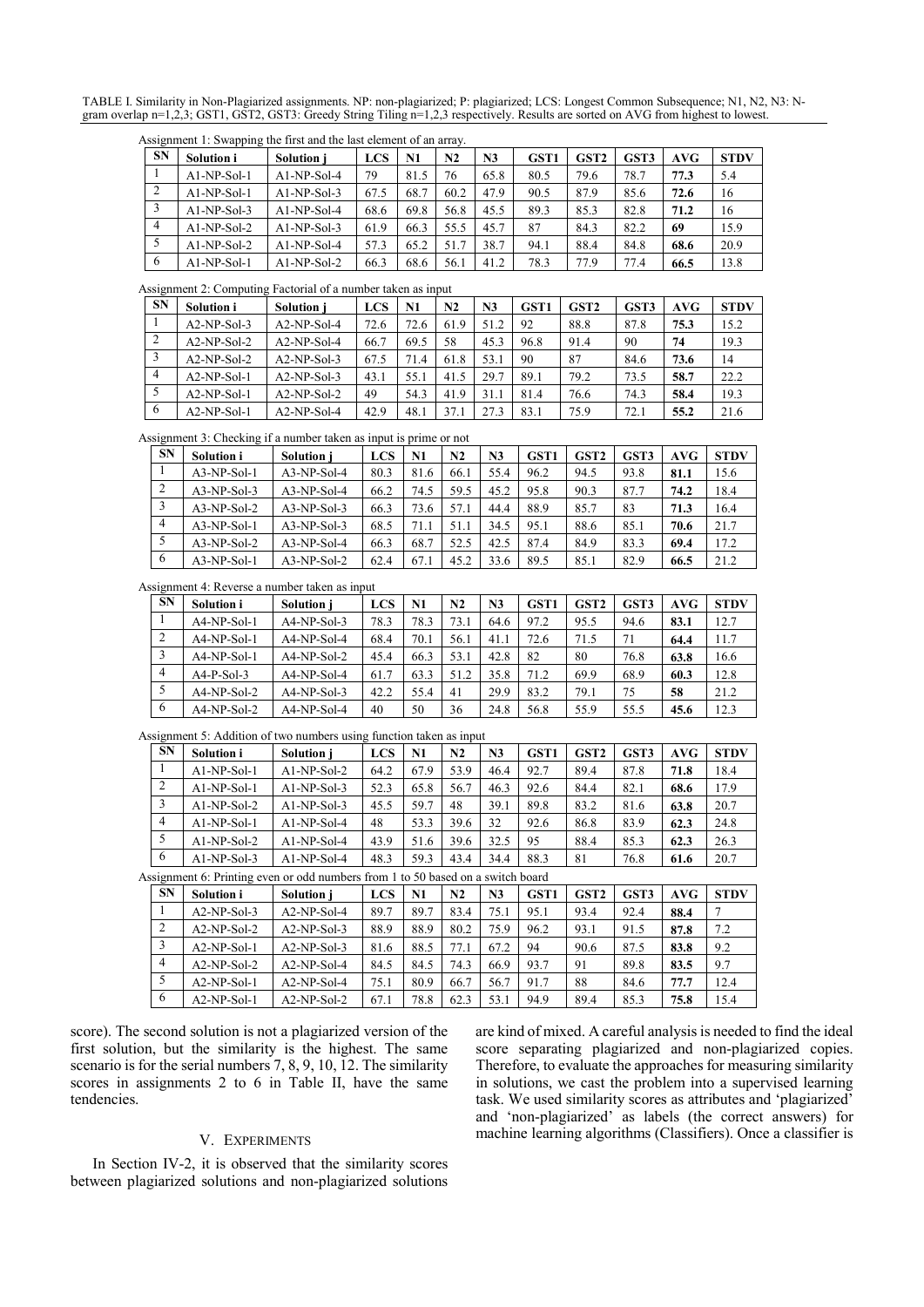#### **TABLE II.** Similarity in all assignments. NP: non-plagiarized; P: plagiarized; LCS: Longest Common Subsequence; N1, N2, N3: N-gram overlap n=1,2, 3; GST1, GST2, GST3: Greedy String Tiling n=1, 2, 3 respectively. Results are sorted on AVG from highest to lowest.

| Assignment 1: Swapping the first and the last element of an array |  |  |  |  |  |  |
|-------------------------------------------------------------------|--|--|--|--|--|--|
|                                                                   |  |  |  |  |  |  |

| <b>SN</b>      | - - - - - - - - <del>-</del><br>Solution i | <b>Solution</b> i    | <b>LCS</b> | N1   | N2   | N <sub>3</sub> | GST <sub>1</sub> | GST <sub>2</sub> | GST3 | AVG  | <b>STDV</b> |
|----------------|--------------------------------------------|----------------------|------------|------|------|----------------|------------------|------------------|------|------|-------------|
|                | $A1-NP-Sol-1$                              | A1-P-Sol-4-variables | 78         | 80.5 | 75.8 | 68.5           | 80.8             | 79.7             | 78.8 | 77.4 | 4.3         |
| $\overline{2}$ | $A1-NP-Sol-3$                              | A1-P-Sol-3-variables | 93         | 93   | 89.3 | 84.8           | 99               | 99               | 99   | 93.9 | 5.5         |
| 3              | $AI-NP-Sol-3$                              | A1-P-Sol-3-loops     | 91.4       | 92.6 | 86.5 | 80             | 95               | 93.1             | 91.9 | 90.1 | 5.2         |
| 4              | A1-NP-Sol-4                                | A1-P-Sol-4-variables | 88.1       | 88.1 | 80.6 | 69.8           | 98.7             | 98.2             | 98.2 | 88.8 | 10.8        |
| 5              | $A1-P-Sol-3-loops$                         | A1-P-Sol-3-variables | 83.4       | 85.7 | 76.6 | 66.9           | 94.5             | 92.1             | 90.6 | 84.3 | 9.7         |
| 6              | $A1-NP-Sol-4$                              | A1-P-Sol-4-loops     | 92.5       | 92.5 | 85.2 | 79.5           | 72.7             | 72.3             | 72.1 | 81   | 9.2         |
| $\overline{7}$ | A1-NP-Sol-1                                | A1-P-Sol-3-variables | 67.5       | 68.7 | 60.2 | 48.1           | 89.8             | 87.8             | 85.6 | 72.5 | 15.8        |
| 8              | $A1-NP-Sol-3$                              | A1-P-Sol-4-variables | 69         | 70.2 | 58.5 | 49.4           | 88.8             | 85.4             | 82.7 | 72   | 14.6        |
| 9              | A1-P-Sol-3-variables                       | A1-P-Sol-4-variables | 67.8       | 69   | 57.8 | 49.6           | 89.2             | 85.6             | 82.2 | 71.6 | 14.8        |
| 10             | A1-P-Sol-4-loops                           | A1-P-Sol-4-variables | 81.1       | 81.1 | 67.1 | 53.6           | 72.8             | 71               | 71   | 71.1 | 9.4         |
| 11             | A1-P-Sol-3-variables                       | $A1-NP-Sol-4$        | 67.5       | 68.6 | 56.1 | 45.6           | 89.5             | 86               | 83.1 | 70.9 | 16.3        |
| 12             | A1-P-Sol-3-loops                           | A1-P-Sol-4-variables | 62.1       | 67.8 | 53.8 | 44.8           | 92.3             | 85.7             | 81.2 | 69.7 | 17.5        |
| 13             | $A1-NP-Sol-2$                              | A1-P-Sol-3-variables | 61.9       | 66.3 | 55.5 | 45.8           | 87.8             | 85.1             | 83.1 | 69.4 | 16.3        |
| 14             | $A1-NP-Sol-2$                              | A1-P-Sol-4-variables | 57.8       | 65.6 | 52.7 | 41.5           | 93.9             | 87.1             | 83.2 | 68.8 | 19.6        |
| 15             | $A1-NP-Sol-1$                              | $A1-P-Sol-3-loops$   | 58.9       | 66.3 | 54.4 | 43.5           | 86.9             | 83.4             | 81.6 | 67.9 | 16.6        |
| 16             | A1-P-Sol-3-loops                           | $A1-NP-Sol-4$        | 59.3       | 66.3 | 49.1 | 37.2           | 92.4             | 85.6             | 81.1 | 67.3 | 20.2        |
| 17             | $AI-NP-Sol-2$                              | A1-P-Sol-3-loops     | 53.3       | 64.1 | 49.8 | 37.1           | 91               | 87.5             | 85.4 | 66.9 | 21.3        |
| 18             | $A1-NP-Sol-1$                              | A1-NP-Sol-2          | 66.3       | 68.6 | 56.1 | 41.2           | 78.3             | 77.9             | 77.4 | 66.5 | 13.8        |
| 19             | A1-P-Sol-3-loops                           | A1-P-Sol-4-loops     | 65.9       | 69.3 | 56.2 | 45.8           | 66.7             | 65.7             | 63.9 | 61.9 | 8.2         |
| 20             | $AI-NP-Sol-1$                              | A1-P-Sol-4-loops     | 72         | 74.4 | 63.4 | 51.3           | 55.9             | 55.2             | 54.4 | 60.9 | 9.2         |
| 21             | $A1-NP-Sol-2$                              | A1-P-Sol-4-loops     | 53         | 65.9 | 48.5 | 33.8           | 74.3             | 72.3             | 69.1 | 59.6 | 14.9        |
| 22             | $A1-NP-Sol-3$                              | A1-P-Sol-4-loops     | 64.8       | 65.9 | 51   | 39.7           | 63.1             | 61.7             | 60   | 58   | 9.5         |
| 23             | A1-P-Sol-3-variables                       | A1-P-Sol-4-loops     | 60.2       | 62.5 | 46.9 | 35.9           | 63.8             | 62.3             | 60   | 55.9 | 10.5        |

Assignment 2: Computing Factorial of a number taken as input

| <b>SN</b>      | Solution i           | Solution j           | <b>LCS</b> | N1   | N2   | N <sub>3</sub> | GST1 | GST <sub>2</sub> | GST3 | <b>AVG</b> | <b>STDV</b> |
|----------------|----------------------|----------------------|------------|------|------|----------------|------|------------------|------|------------|-------------|
|                | $A2-P-Sol-4$         | A2-P-Sol-4-variables | 94.4       | 94.4 | 90.3 | 83.5           | 99.2 | 98.9             | 98.9 | 94.2       | 5.8         |
| $\overline{2}$ | $A2-NP-Sol-3$        | A2-P-Sol-3-loops     | 92.9       | 95.2 | 89.3 | 84.8           | 97.1 | 95.3             | 94.7 | 92.8       | 4.3         |
| 3              | $A2-NP-Sol-4$        | A2-P-Sol-4-loops     | 89.5       | 93.7 | 87.8 | 82.3           | 95.9 | 94.1             | 93.3 | 90.9       | 4.7         |
| $\overline{4}$ | A2-P-Sol-4-loops     | A2-P-Sol-4-variables | 82.5       | 88.1 | 79   | 68.4           | 95.4 | 92.9             | 91.7 | 85.4       | 9.5         |
| 5              | $A2-NP-Sol-3$        | A2-P-Sol-3-variables | 79.8       | 79.8 | 71.9 | 61.9           | 96.7 | 94.9             | 94.5 | 82.8       | 13.2        |
| 6              | $A2-NP-Sol-3$        | A2-P-Sol-4-variables | 77.7       | 77.7 | 70.8 | 63.2           | 91.6 | 89.7             | 88.7 | 79.9       | 10.7        |
| $\overline{7}$ | A2-P-Sol-3-loops     | A2-P-Sol-3-variables | 72.3       | 75.9 | 63.9 | 52.4           | 96.9 | 92.7             | 91.4 | 77.9       | 16.6        |
| 8              | $A2-NP-Sol-2$        | A2-P-Sol-4-variables | 70.9       | 73.8 | 64   | 53.3           | 97.3 | 92.4             | 91.2 | 77.6       | 16.5        |
| 9              | A2-P-Sol-3-variables | A2-NP-Sol-4          | 71         | 71   | 63.1 | 54.8           | 89.8 | 88               | 87.1 | 75         | 13.6        |
| 10             | A2-NP-Sol-2          | A2-NP-Sol-4          | 66.7       | 69.5 | 58   | 45.3           | 96.8 | 91.4             | 90   | 74         | 19.3        |
| 11             | $A2-NP-Sol-2$        | $A2-NP-Sol-3$        | 67.5       | 71.4 | 61.8 | 53.1           | 90   | 87               | 84.6 | 73.6       | 14          |
| 12             | A2-P-Sol-3-loops     | A2-P-Sol-4-loops     | 70.1       | 70.1 | 57.9 | 47.2           | 92.7 | 88.8             | 87.7 | 73.5       | 17.1        |
| 13             | A2-P-Sol-3-loops     | A2-P-Sol-4-variables | 65.8       | 72.3 | 62.2 | 53             | 89.7 | 86.8             | 84.6 | 73.5       | 14          |
| 14             | A2-P-Sol-3-variables | A2-P-Sol-4-variables | 68.4       | 68.4 | 59.5 | 50.8           | 89   | 87.6             | 86.6 | 72.9       | 15.1        |
| 15             | A2-NP-Sol-2          | A2-P-Sol-3-loops     | 63.2       | 69.7 | 59.3 | 52.5           | 88.1 | 86.2             | 84.5 | 71.9       | 14.4        |
| 16             | $A2-NP-Sol-2$        | A2-P-Sol-4-loops     | 62.9       | 67.1 | 55.3 | 44.2           | 94.2 | 90.2             | 88.3 | 71.7       | 19.4        |
| 17             | A2-P-Sol-3-variables | A2-P-Sol-4-loops     | 62.3       | 66.2 | 56.1 | 47.4           | 92.4 | 88.2             | 85.4 | 71.1       | 17.5        |
| 18             | $A2-NP-Sol-3$        | A2-P-Sol-4-loops     | 64.1       | 66.7 | 53.3 | 41.4           | 94   | 87.7             | 84.8 | 70.3       | 19.4        |
| 19             | A2-P-Sol-3-loops     | A2-NP-Sol-4          | 61.9       | 67.1 | 54.1 | 42.6           | 90   | 85.3             | 83.8 | 69.3       | 17.8        |
| 20             | $A2-NP-Sol-2$        | A2-P-Sol-3-variables | 61.8       | 64.5 | 51.9 | 40.3           | 87.6 | 84.7             | 82.2 | 67.6       | 18          |
| 21             | $A2-NP-Sol-1$        | A2-P-Sol-3-loops     | 43.6       | 54.5 | 40.5 | 29.9           | 91   | 82.7             | 78.1 | 60         | 23.8        |
| 22             | A2-NP-Sol-1          | $A2-NP-Sol-3$        | 43.1       | 55.1 | 41.5 | 29.7           | 89.1 | 79.2             | 73.5 | 58.7       | 22.2        |
| 23             | A2-NP-Sol-1          | $A2-NP-Sol-2$        | 49         | 54.3 | 41.9 | 31.1           | 81.4 | 76.6             | 74.3 | 58.4       | 19.3        |
| 24             | A2-NP-Sol-1          | A2-P-Sol-3-variables | 41.2       | 50.9 | 37.1 | 26.2           | 90.6 | 80.2             | 74.6 | 57.3       | 24.5        |
| 25             | A2-NP-Sol-1          | A2-P-Sol-4-loops     | 41.8       | 47.1 | 36.4 | 27.2           | 86.1 | 79.4             | 75.1 | 56.2       | 23.5        |
| 26             | $A2-NP-Sol-1$        | A2-P-Sol-4-variables | 42.9       | 49.4 | 38.9 | 28.9           | 82.3 | 76.4             | 72.4 | 55.9       | 20.9        |
| 27             | $A2-NP-Sol-1$        | A2-NP-Sol-4          | 42.9       | 48.1 | 37.1 | 27.3           | 83.1 | 75.9             | 72.1 | 55.2       | 21.6        |

Assignment 3: Checking if a number taken as input is prime or not

| <b>SN</b> | Solution i       | <b>Solution</b> i    | <b>LCS</b> | N1   | N2   | N <sub>3</sub> | GST <sub>1</sub> | GST <sub>2</sub> | GST3 | AVG  | <b>STDV</b> |
|-----------|------------------|----------------------|------------|------|------|----------------|------------------|------------------|------|------|-------------|
|           | $A3-NP-Sol-3$    | $A3-P-Sol-3-loops$   | 94.5       | 94.5 | 92.3 | 90.6           | 99.5             | 99.1             | 99.1 | 95.7 | 3.6         |
|           | $A3-NP-Sol-4$    | A3-P-Sol-4-loops     | 92.5       | 92.5 | 85.8 | 81.3           | 96.4             | 94.9             | 94.2 | 91.1 | 5.5         |
|           | $A3-NP-Sol-4$    | A3-P-Sol-4-variables | 90.5       | 90.5 | 82.9 | 71.9           | 98.6             | 98.6             | 98.6 | 90.2 |             |
|           | A3-P-Sol-3-loops | A3-P-Sol-3-variables | 90.7       | 90.7 | 80.5 | 69             | 97.4             | 96.1             | 96.1 | 88.6 | 10.4        |
|           | $A3-NP-Sol-1$    | A3-P-Sol-4-variables | 84.2       | 85.5 | 73.4 | 65.1           | 96.4             | 95.3             | 94.6 | 84.9 |             |
|           | $A3-NP-Sol-3$    | A3-P-Sol-3-variables | 84.9       | 84.9 | 72.7 | 60.3           | 96.9             | 95.4             | 95.1 | 84.3 | 13.6        |
|           | A3-P-Sol-4-loops | A3-P-Sol-4-variables | 81.6       | 83   | 69.8 | 56.9           | 96               | 93.8             | 92.6 | 82   | 14.3        |
|           | $A3-NP-Sol-3$    | $A3-P-Sol-4-loops$   | 81.9       | 81.9 | 71   | 59.5           | 96.3             | 91.4             | 89.6 | 81.7 | 12.8        |

## Assignment 4: Reverse a number taken as input

| <b>SN</b> | Solution i       | Solution i           | <b>LCS</b> | N1   | N2   | N3   | GST  | GST <sub>2</sub> | GST3 | AVG  | STDV |
|-----------|------------------|----------------------|------------|------|------|------|------|------------------|------|------|------|
|           | $A4-NP-Sol-4$    | A4-P-Sol-4-loops     | 94.8       | 94.8 | 92.7 | 90.  | 98.1 | 98.1             | 98.1 | 95.2 | .    |
|           | $A4-NP-Sol-3$    | A4-P-Sol-3-loops     | 89.9       | 89.9 | 89   | 87.8 | 97.5 | 97.5             | 97.3 | 92.7 | 4.5  |
|           | $A4-NP-Sol-4$    | A4-P-Sol-4-variables | 93.6       | 93.6 | 88.3 | 76.6 | 98   | 98               | 98   | 92.3 | 7.8  |
|           | A4-P-Sol-4-loops | A4-P-Sol-4-variables | 88.7       | 88.7 | 81.3 | 67.2 | 97.3 | 96.4             | 96.1 | 88   | 10.8 |
|           | $A4-NP-Sol-3$    | A4-P-Sol-3-variables | 88.4       | 88.4 | 81.2 | 68.7 | 95.6 | 94.7             | 94.3 | 87.3 | 9.6  |
|           | $A4-NP-Sol-1$    | $A4-P-Sol-3-loops$   | 83         | 83   | 78.7 | 71.9 | 96.8 | 95.8             | 95.4 | 86.4 | 9.7  |

TABLE II*. Continued on the next page*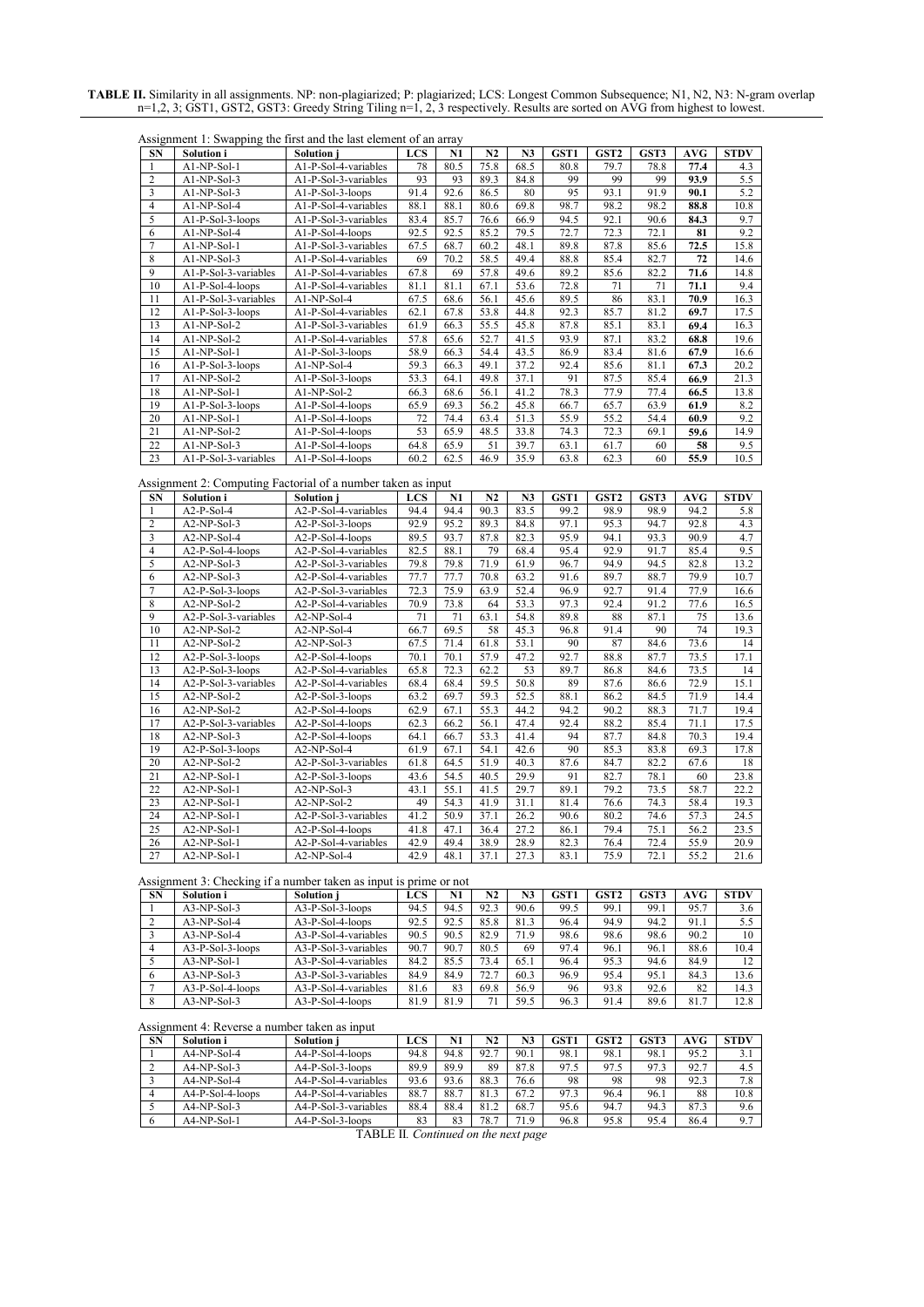# **TABLE II.** Continued from the previous page.

| <b>SN</b>               | Solution i                                                                      | <b>Solution</b> i    | <b>LCS</b> | N1   | N <sub>2</sub> | N <sub>3</sub> | GST <sub>1</sub> | GST <sub>2</sub> | GST3 | AVG        | <b>STDV</b>      |
|-------------------------|---------------------------------------------------------------------------------|----------------------|------------|------|----------------|----------------|------------------|------------------|------|------------|------------------|
| $\mathbf{1}$            | $A1-P-Sol-4$                                                                    | A1-P-Sol-4-variables | 84.9       | 84.9 | 77.6           | 71             | 99               | 99               | 99   | 87.9       | 11.4             |
| $\overline{2}$          | $A1-P-Sol-3$                                                                    | A1-P-Sol-3-variables | 79.2       | 79.2 | 71.4           | 64.2           | 97.5             | 94.8             | 94.8 | 83         | 12.9             |
| 3                       | A1-NP-Sol-2                                                                     | A1-P-Sol-3-variables | 55.8       | 71.4 | 64             | 56.7           | 88.8             | 87.1             | 85.8 | 72.8       | 14.5             |
| $\overline{4}$          | A1-NP-Sol-1                                                                     | A1-P-Sol-4-variables | 57.3       | 62.7 | 52.5           | 46.4           | 93.2             | 87.6             | 85   | 69.2       | 18.9             |
| 5                       | A1-NP-Sol-1                                                                     | A1-P-Sol-3-variables | 52.3       | 65.8 | 56.7           | 46.3           | 91.6             | 85.2             | 82.8 | 68.7       | 17.9             |
| 6                       | A1-NP-Sol-2                                                                     | A1-P-Sol-4-variables | 43.9       | 51.6 | 39.6           | 32.5           | 95.1             | 88.4             | 85.3 | 62.3       | 26.3             |
| $\overline{7}$          | $Al-P-Sol-3$                                                                    | A1-P-Sol-4-variables | 48.3       | 59.3 | 43.4           | 34.4           | 88.5             | 80.8             | 76.9 | 61.7       | 20.7             |
| 8                       | A1-P-Sol-3-variables                                                            | $A1-P-Sol-4$         | 48.3       | 59.3 | 43.4           | 34.4           | 87.3             | 80.8             | 77.5 | 61.6       | 20.6             |
| $\overline{9}$          | A1-P-Sol-3-variables                                                            | A1-P-Sol-4-variables | 48.3       | 59.3 | 43.4           | 34.4           | 87.5             | 80.8             | 77.5 | 61.6       | 20.6             |
|                         | Assignment 6: Printing even or odd numbers from 1 to 50 based on a switch board |                      |            |      |                |                |                  |                  |      |            |                  |
| <b>SN</b>               | Solution i                                                                      | Solution j           | <b>LCS</b> | N1   | N <sub>2</sub> | N <sub>3</sub> | GST1             | GST <sub>2</sub> | GST3 | <b>AVG</b> | STD <sub>V</sub> |
| $\overline{1}$          | $A2-P-Sol-3$                                                                    | A2-P-Sol-3-variables | 94         | 94   | 90.1           | 83.2           | 97.6             | 96.9             | 96.9 | 93.2       | 5.1              |
| $\overline{2}$          | A2-P-Sol-4                                                                      | A2-P-Sol-4-variables | 93.9       | 93.9 | 90.2           | 83.6           | 96.5             | 95.9             | 95.9 | 92.8       | 4.6              |
| $\overline{\mathbf{3}}$ | A2-P-Sol-3-variables                                                            | $A2-P-Sol-4$         | 92.1       | 92.1 | 87.9           | 83.8           | 96.4             | 95.9             | 95.4 | 91.9       | 4.7              |
| $\overline{4}$          | A2-P-Sol-3-loops                                                                | A2-P-Sol-4-loops     | 89.4       | 89.4 | 81.9           | 75.6           | 97.1             | 94.4             | 93.6 | 88.8       | 7.6              |
| 5                       | $A2-P-Sol-3$                                                                    | A2-P-Sol-4-variables | 89.7       | 89.7 | 83.4           | 75.1           | 94.9             | 94.4             | 93.9 | 88.7       | 7.2              |
| 6                       | A2-P-Sol-3-variables                                                            | A2-P-Sol-4-variables | 89.7       | 89.7 | 83.4           | 75.1           | 93.1             | 92.1             | 91.6 | 87.8       | 6.4              |
| $\overline{7}$          | $A2-P-Sol-4$                                                                    | A2-P-Sol-4-loops     | 85.2       | 89.9 | 81.7           | 74             | 96.3             | 93.5             | 91.5 | 87.4       | 7.7              |
| 8                       | A2-NP-Sol-2                                                                     | A2-P-Sol-4-variables | 84.5       | 84.5 | 74.3           | 66.9           | 92.7             | 91.2             | 90.1 | 83.5       | 9.6              |
| 9                       | A2-P-Sol-3-loops                                                                | A2-P-Sol-3-variables | 81.1       | 85.7 | 72.7           | 63.1           | 94.9             | 91.9             | 90.3 | 82.8       | 11.5             |
| 10                      | $A2-P-Sol-3$                                                                    | A2-P-Sol-3-loops     | 82.3       | 86.9 | 72.7           | 60.2           | 95               | 91.5             | 89.4 | 82.6       | 12.2             |
| 11                      | A2-NP-Sol-2                                                                     | A2-P-Sol-3-variables | 82.7       | 82.7 | 71             | 62.9           | 95.1             | 91               | 89.2 | 82.1       | 11.5             |
| 12                      | A2-P-Sol-4-loops                                                                | A2-P-Sol-4-variables | 79.3       | 84   | 74             | 63.7           | 94               | 90.5             | 87.9 | 81.9       | 10.5             |
| 13                      | $A2-NP-Sol-1$                                                                   | A2-P-Sol-3-variables | 79.3       | 85.1 | 72             | 61.1           | 94.5             | 90.9             | 87.3 | 81.5       | 11.7             |
| 14                      | A2-P-Sol-3-variables                                                            | A2-P-Sol-4-loops     | 77.6       | 82.4 | 70.9           | 60             | 95.2             | 90.8             | 88.1 | 80.7       | 12.3             |
| 15                      | A2-P-Sol-3-loops                                                                | $A2-P-Sol-4$         | 77         | 81.6 | 66.7           | 56.7           | 96.6             | 92.4             | 89.3 | 80         | 14.4             |
| 16                      | $A2-P-Sol-3$                                                                    | A2-P-Sol-4-loops     | 75.3       | 80   | 67.5           | 55.6           | 94.9             | 89               | 85.8 | 78.3       | 13.5             |
| 17                      | A2-NP-Sol-1                                                                     | A2-P-Sol-3-loops     | 73.2       | 84.2 | 67.2           | 51.7           | 91.9             | 90.1             | 88.7 | 78.1       | 14.9             |
| 18                      | $A2-NP-Sol-2$                                                                   | A2-P-Sol-4-loops     | 74.7       | 77.1 | 64.6           | 55.8           | 95               | 89.9             | 87.9 | 77.9       | 14.2             |
| 19                      | $A2-NP-Sol-1$                                                                   | A2-P-Sol-4-variables | 75.1       | 80.9 | 66.7           | 56.7           | 89.6             | 86.5             | 83   | 76.9       | 11.7             |
| 20                      | A2-P-Sol-3-loops                                                                | A2-P-Sol-4-variables | 74.7       | 79.3 | 62.6           | 49.6           | 94.4             | 90.2             | 86.8 | 76.8       | 16               |
| 21                      | A2-NP-Sol-2                                                                     | A2-P-Sol-3-loops     | 73.7       | 76   | 59.9           | 49.6           | 93.4             | 88.4             | 85.4 | 75.2       | 15.8             |
| 22                      | $A2-NP-Sol-1$                                                                   | A2-P-Sol-4-loops     | 66.3       | 77.5 | 61.3           | 47.7           | 92.9             | 89.7             | 87.5 | 74.7       | 16.9             |

trained on the trainset, a prediction as 'plagiarized' or 'nonplagiarized' copies can be made on a pair of solutions.

The dataset for the task in hand is made as follows. Similarity scores between all solutions are computed (excluding the cases when solution *i* compared with itself). An instance in the supervised learning dataset is produced as follows:

- The attributes are formed by computing the similarity scores from the seven similarity measures for each assignment pair.
- The label (the correct answer) is one of the values: P (plagiarized) or NP (non-plagiarized).

We look up two solutions in hand and label is added manually to form the gold standard dataset. The dataset details are shown in Table III.

To build the framework for plagiarism detection, we used eight classification algorithms, namely, C4.5 decision tree, Logistic regression (two versions), Multilayer Perceptron, Naïve Bayes, OneR, Random Forest, and Support Vector Machines (SVM). We used the open-source WEKA workbench implementations of these algorithms [37]. Since the total number of instances is quite low, we used 10-fold cross-validation in all the experiments to evaluate the classification algorithms.

A prediction made by a classification algorithm can be compared with the corresponding reference instance from the dataset. We evaluate the predictions on three widely used measures: precision (P), recall (R), and F1, defined as below:

$$
P = \frac{TP}{TP + FP}
$$
  

$$
R = \frac{TP}{TP + FN}
$$
  

$$
F_1 = \frac{2 \times P \times R}{P + R}
$$

TP is True Positive, FP is False Positive, FN is False Negative, and F1 is the harmonic mean of P and R given equal weighting. The results are shown in Table I. It can be seen that Random Forest outperforms others, having an F1 score of 0.955, whereas, C4.5 is a close runner up.

#### *A. The Synthetic dataset*

The dataset formed from the IPCA corpus is imbalanced. It is mainly because when computed all possible pairs most of these are non-plagiarized. We make it balanced using Synthetic Minority Oversampling Technique (SMOTE) [38]. SMOTE over-samples the minority class by generating synthetic examples, which in return help a classifier to generalize better. We over-sample the minority class (i.e., Plagiarized instances) to 235% resulting in the dataset of 444 total instances, where non-plagiarized instances remain the same (223), and plagiarized instances increase to 221, as shown in Table III.

The classifiers are trained again on the oversampled dataset, and the results are reported in Table IV. It can be seen that Random Forest outperforms others, having an F1 score of 0.971, whereas C4.5 is a runner-up. The result on this oversampled dataset is increased by 0.016.

#### *B. Feature Importance*

A question worth asking is: which of the similarity methods play a decisive role in deciding if a set of assignment solutions is plagiarized or not. Since each method is represented as an attribute/feature in the supervised learning setting, we want to compute the importance of each feature. As shown in Table V, we employed Correlation-based Feature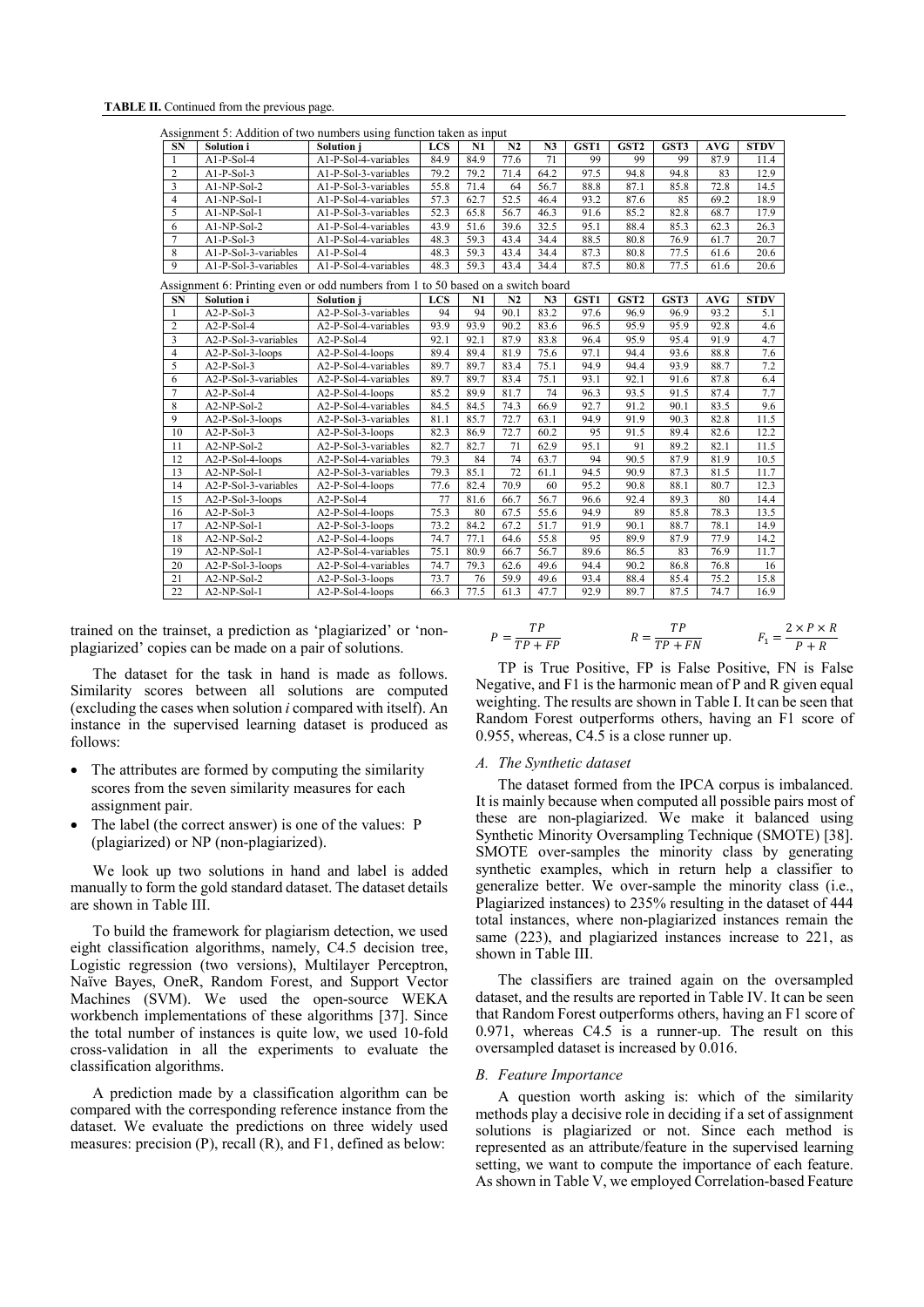Selection algorithm that returns each method's rank. It can be seen that Longest Common Subsequence and greedy string tiling with n=2 ranked highest in deciding if a pair of assignment solutions is plagiarized or not. On the original dataset, greedy string tiling with n=3 and Ngram overlap with n=2 also seems significant.

TABLE III. DATASETS DETAILS

|                            | <b>Non-Plagiarized</b> | Plagiarized | Total |
|----------------------------|------------------------|-------------|-------|
| <b>Original Dataset</b>    |                        | 66          | 289   |
| <b>Oversampled Dataset</b> |                        | 221         | 444   |

TABLE IV. A SUMMARY OF CLASSIFICATION RESULTS

|                       |       | <b>Original Dataset</b> |       | <b>Oversampled Dataset</b> |       |       |  |
|-----------------------|-------|-------------------------|-------|----------------------------|-------|-------|--|
| <b>Classifier</b>     | P     | R                       | F1    | P                          | R     | F1    |  |
| Random Forest         | 0.955 | 0.955                   | 0.955 | 0.971                      | 0.971 | 0.971 |  |
| C4.5                  | 0.948 | 0.948                   | 0.948 | 0.953                      | 0.953 | 0.953 |  |
| OneR                  | 0.92  | 0.92                    | 0.917 | 0.912                      | 0.912 | 0.912 |  |
| Multilayer Perceptron | 0.903 | 0.903                   | 0.903 | 0.89                       | 0.89  | 0.89  |  |
| Logistic              | 0.898 | 0.9                     | 0.899 | 0.896                      | 0.894 | 0.894 |  |
| Simple Logistic       | 0.891 | 0.893                   | 0.892 | 0.903                      | 0.901 | 0.901 |  |
| <b>SVM</b>            | 0.888 | 0.889                   | 0.889 | 0.911                      | 0.908 | 0.908 |  |
| Naïve Bayes           | 0.903 | 0.875                   | 0.882 | 0.9                        | 0.896 | 0.896 |  |
| $TL = 1$              |       |                         |       |                            |       |       |  |

The results are from 0 to 1.

TABLE V. THE ROLE OF FEATURES

| <b>Original Dataset</b> | <b>Oversampled Dataset</b> |                  |    |
|-------------------------|----------------------------|------------------|----|
| <b>LCS</b>              | 10                         | <b>LCS</b>       | 10 |
| GST <sub>2</sub>        | 10                         | GST <sub>2</sub> | 10 |
| N <sub>2</sub>          |                            | N1               |    |
| GST3                    |                            | GST3             |    |
| N1                      |                            | N <sub>2</sub>   |    |
| GST1                    |                            | N <sub>3</sub>   |    |
| N3                      |                            | GST1             |    |

Results between 0 to 10 (0: least significant, 10: most significant). LCS: Longest Common Subsequence; N1, N2, N3: N-gram overlap n=1, n=2, n=3 respectively; GST1, GST2, GST3: Greedy String Tiling with n=1, n=2, n=3 respectively

#### VI. CONCLUSION

In this paper, we proposed a supervised learning framework for the detection of code reuse in the assignments of the introductory programming course. Our results demonstrate that supervised learning using token based similarity measures as attributes has great potential for plagiarism detection. With a small hand-built corpus of programming assignments from the introductory course named IPCA, we get excellent F1 scores. The results improve further when a synthetic dataset is used. We found that Longest Common Subsequence and Greedy String Tiling with n=2 are the best features for the task. Future work includes extending the framework to other programming languages such as Python, Java, and C#. Another venue of future work is to support advanced programming courses, which require a large programming assignments corpus covering advanced topics.

## VII. REFERENCES

- [1] L. Prechelt, Malpohl and M. Philippsen, "Finding Plagiarism among a Set of Programs with JPlag," *Journal of Universal Computer Science,* vol. 8, pp. 1016-1038, 2002.
- [2] *MOSS: A System for Detecting Software Similarity. Available at: http://theory.stanford.edu/~aiken/moss/, (Last accessed, 21-March-2022).*
- [3] M. Wise, "YAP3: Improved Detection Of Similarities In Computer Program And Other Texts," *ACM SIGCSE Bulletin,* vol. 28, 4 1996.
- [4] *Sherlock: Available at: https://github.com/diogocabral/sherlock, (Last accessed, 21-March-2022).,* 2022.
- [5] K. M. Ala-Mutka, "A Survey of Automated Assessment Approaches for Programming Assignments," *Computer Science Education,* vol. 15, pp. 83-102, 2005.
- [6] P. Modiba, V. Pieterse and B. Haskins, "Evaluating Plagiarism Detection Software for Introductory Programming Assignments," in *Proceedings of the Computer Science Education Research Conference 2016*, New York, NY, USA, 2016.
- [7] D. C. Kar, "Detection of Plagiarism in Computer Programming Assignments," *J. Comput. Sci. Coll.,* vol. 15, p. 266–276, 3 2000.
- [8] M. de Raadt, R. Watson and M. Toleman, "Introductory Programming: What's Happening Today and Will There Be Any Students to Teach Tomorrow?," in *Proceedings of the Sixth Australasian Conference on Computing Education - Volume 30*, AUS, 2004.
- [9] W. Allen, S. Belsky, B. Kelly, J. Barela, M. Peveler and B. Cutler, "Metrics for Student Classroom Engagement and Correlation to Software Assignment Plagiarism," in *Proceedings of the 53rd ACM Technical Symposium on Computer Science Education V. 2*, New York, NY, USA, 2022.
- [10] V. Martins, D. Fonte, P. Rangel Henriques and D. da Cruz, "Plagiarism detection: A tool survey and comparison," *OpenAccess Series in Informatics,* vol. 38, pp. 143-158, 1 2014.
- [11] M. Mozgovoy, "Desktop Tools for Offline Plagiarism Detection in Computer Programs," *Informatics in Education,* vol. 5, pp. 97-112, 4 2006.
- [12] G. Whale, "Software Metrics and Plagiarism Detection," *Journal Systems Software,* vol. 13, pp. 131- 138, 1990.
- [13] G. Cosma and M. Joy, "An Approach to Source-Code Plagiarism Detection and Investigation Using Latent Semantic Analysis," *IEEE Transactions on Computers,*  vol. 61, pp. 379-394, 2012.
- [14] S. Schleimer, D. Wilkerson and A. Aiken, "Winnowing: Local Algorithms for Document Fingerprinting," *Proceedings of the ACM SIGMOD International Conference on Management of Data,* vol. 10, 4 2003.
- [15] S. Khan, M. A. Ahmad and M. Humayoun, "Building an Effective Automated Assessment System for C/C++ Introductory Programming Courses in ODL Environment," in *Studies and Practices for Advancement in Open and Distance Education*, 2015.
- [16] L. Jiang, G. Misherghi, Z. Su and S. Glondu, "DECKARD: Scalable and Accurate Tree-Based Detection of Code Clones," in *Proceedings of the 29th*